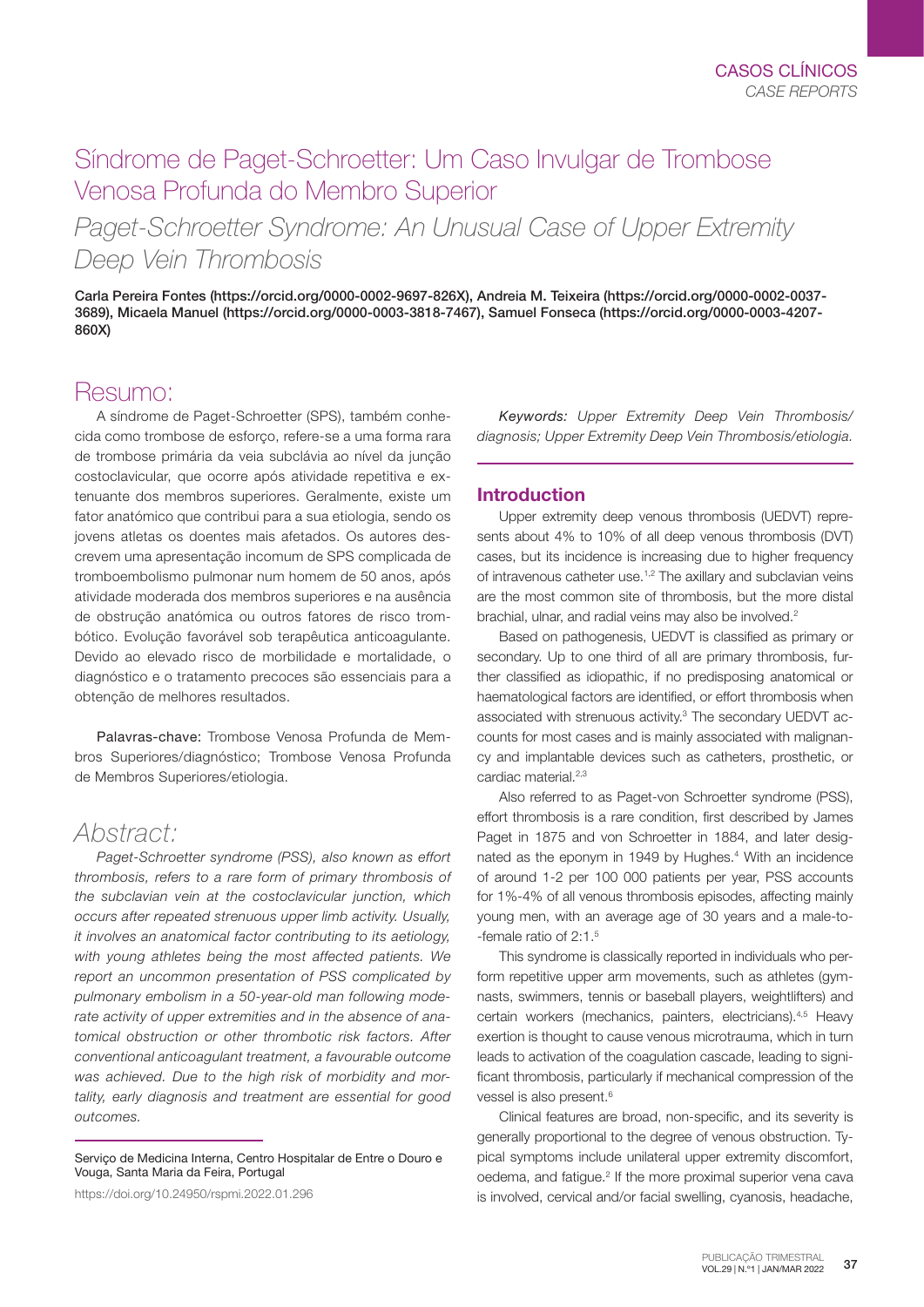blurred vision, cough, dyspnoea, and orthopnoea may be noted. Distended cervical veins and/or prominent superficial collateral veins may appear on the shoulder and anterior chest wall (Urschel's sign).<sup>7</sup> Most patients will have symptoms within 24 hours of the inciting event, but not infrequently PSS may be asymptomatic.4

We report an unusual case of primary left axillo-subclavian venous thrombosis in a middle-aged man with a recent routine of moderate upper limb exercise and no other obvious risk factors for thrombosis.

## Case Report

A 50-year-old male patient was admitted to the emergency department with a history of progressive painful oedema in the left upper limb for 2 days. It was not associated with dyspnoea, chest pain, palpitations, haemoptysis, or syncope. There was no history of trauma, insect bite, surgery, prolonged immobilization, or strenuous activity; however, he mentioned that he used to do 20 dips a day on the stairs of his workplace (he was a waiter) in the last few weeks. The patient had no remarkable past medical history except for dyslipidaemia and smoking. He was not taking any medications, notably steroids or supplements.

The physical examination revealed tense oedema, associated with erythema and pain, from the wrist to the left shoulder. There were no superficially engorged veins on the arm or the chest, neither palpable lymphadenopathy. All peripheral pulses were palpable and capillary refill time was <2 seconds. The patient was afebrile, hemodynamically stable, eupnoeic at rest, with oxygen saturation of 97% in room air.

Laboratory studies (Table 1), including blood count,

Table 1: Analytic results at baseline

| Parameter                         | Value | Reference<br>value |
|-----------------------------------|-------|--------------------|
| Hemoglobin (g/dL)                 | 15.4  | $13.0 - 17.0$      |
| White blood count (x 109/L)       | 9.6   | $4.0 - 11.0$       |
| Platelet (x 109/L)                | 179   | $150 - 450$        |
| Creatinine (mg/dL)                | 0.9   | $0.7 - 1.3$        |
| Urea (mg/dL)                      | 37    | $18 - 55$          |
| Sodium (mmol/L)                   | 137   | $136 - 145$        |
| Potassium (mmol/L)                | 4.3   | $3.5 - 5.1$        |
| D-dimer (ng/mL)                   | 915   | < 230              |
| Fibrinogen (mg/dL)                | 226   | $203 - 472$        |
| Prothrombin time (sec)            | 11.5  | 11.9               |
| Partial thromboplastin time (sec) | 25.6  | 27.9               |

Laboratory test results upon admission.

#### Table 2: Prothrombotic studies

| Parameter                        | Value    | Reference<br>value |
|----------------------------------|----------|--------------------|
| Homocysteine (umol/L)            | 9.98     | $5.46 - 16.20$     |
| Lupus anticoagulant              | Negative | Negative           |
| Beta 2-glycoprotein I IgG (U/mL) | 1.20     | Negative $<$ 7     |
| Beta 2-glycoprotein I IgM (U/mL) | 1.80     | Negative $<$ 7     |
| Anticardiolipin IgG (U/mL)       | < 0.01   | Negative $<$ 10    |
| Anticardiolipin IgM (U/mL)       | 0.20     | Negative $<$ 10    |
| Antithrombin III (%)             | 94       | $83 - 128$         |
| Protein C (%)                    | 118      | $70 - 140$         |
| Protein S (%)                    | 97       | $74.1 - 146.1$     |

Following prothrombotic investigation.

coagulation, and biochemistry, were in the normal range, except for elevated D-Dimers (900 ng/L). Doppler ultrasonography (Fig. 1) of the left upper limb revealed extensive thrombosis of the subclavian (partially occlusive), axillary and brachial veins (totally occlusive). Contrast-enhanced computed tomography scan (Fig. 2) confirmed the presence of left axillo-subclavian venous thrombosis, as well as segmental pulmonary embolism (PE) of the right inferior lobar artery; there were no structural abnormalities obstructing the thoracic outlet.

The patient was discharged on oral anticoagulation, analgesia and elevation of the extremity. Further investigation (Table 2) excluded hypercoagulable or thrombophilic conditions: prothrombin gene mutation *(G20210A)*, factor V gene mutation *(G1691A)*, antiphospholipid antibodies, protein S and C and antithrombin III. He continued his work as a waiter, avoiding upper limb exercises. At the 1-year follow-up, the patient was asymptomatic and without sequelae, particularly no post-thrombotic syndrome.

### **Discussion**

PSS, or effort thrombosis, is an uncommon cause of primary UEDVT and refers to axillary-subclavian vein thrombosis associated with strenuous and/or repetitive movements of the upper extremities.

In this report, the patient had recently started a routine of dip exercises, in which pectoral muscles (sternal, clavicular, and minor) are involved as the main synergists. In fact, certain sporting or working activities involve repetitive or vigorous hyperabduction and/or external rotation of the shoulder joint, which results in compression of the subclavian vein. This leads to endothelial microtrauma and subsequent vascular intimal hyperplasia, inflammation, fibrosis and local activation of the coagulation cascade. Furthermore, mobility of the subclavian

REVISTA DA SOCIEDADE PORTUGUESA DE MEDICINA INTERNA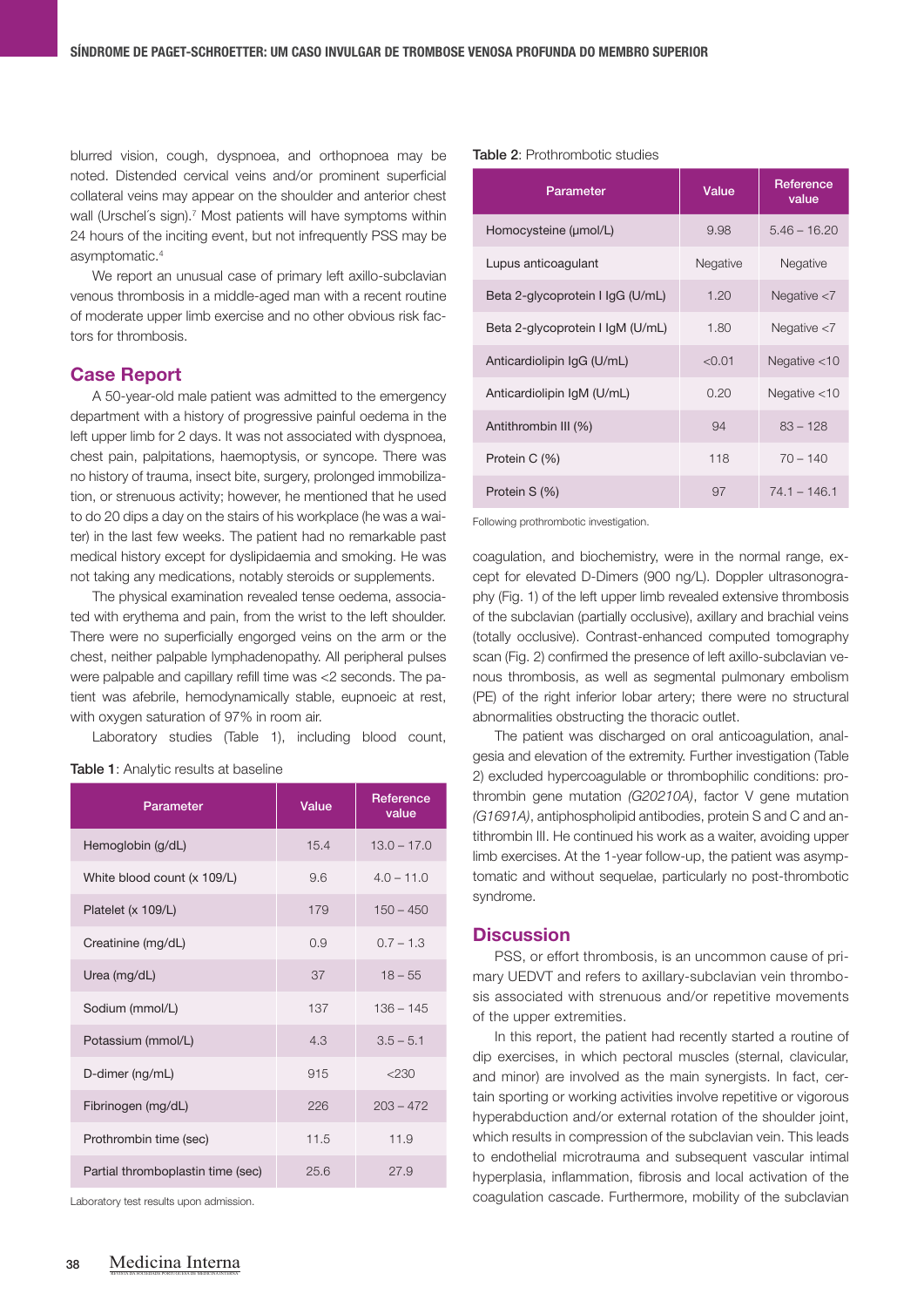

Figure 1: Doppler ultrasonography of the left upper limb ultrasound with colour Doppler of left subclavian (A) and axillary veins (B) with increased venous diameter, absent color flow and totally oclusive hypoechoic thrombus in the lumen. These findings suggest acute.



Figure 2: Thoracic contrast-enhanced computed tomography. Contrast-enhanced computed tomography (A-coronal, B-sagittal, C-axial views) demonstrating dilation and decreased opacification of the left subclavian vein and left axillary vein (arrows) compatible with thrombosis.

vein may be restricted by extrinsic compression of the vein by adjacent structures at the thoracic outlet (cervical rib, congenital fiber-muscular bands, hypertrophy of the scalene, subclavian and pectoralis minor muscles, and abnormal insertion of the costoclavicular ligament), contributing to venous injury and consequent thrombosis. It is unclear, however, whether thrombosis results from a single insult or is the result of the cumulative effects of chronic injury.4-7

In addition to the anatomical abnormalities, described patients with thoracic outlet syndrome, caused by compression of neurovascular structures in the cervical area above the first rib, may also develop PSS (about 34% in one series).<sup>8</sup> Apical tumours of the superior sulcus of the lung (Pancoast tumour) and thrombophilias are predisposing conditions and should be included in the etiological investigation.7

However, PSS can occur in individuals without apparent thrombotic or structural risk factors, and despite the higher incidence at a young age, this syndrome has also been described in older patients. Moreover, in some cases, thrombosis does not occur in the dominant limb and is not associated with significant upper limb activity, as noticed in this report.

Signs and symptoms extend over a wide range. Hence, the diagnostic approach should include a high index of suspicion, careful history, and clinical findings supported by appropriate imaging. Differential diagnosis include lymphedema, cellulitis, neoplastic compression of the veins, muscle injury, or superficial vein thrombosis.<sup>6,7</sup>

Venous duplex ultrasonography is the initial imaging modality, because of its availability and non-invasive features, with high sensitivity (78% to 100%) and specificity (82% to 100%) for peripheral thrombosis (jugular, distal subclavian, axillary).<sup>9</sup> However, acoustic shadowing from the clavicle and sternum may limit visualization of the proximal veins and the ultrasonography is indeterminate.<sup>9,10</sup> In these cases, computed tomography and magnetic resonance may be useful in imaging anatomy to assess the proximal extent of DVT and possibility of compression of vascular structures.

Although less frequent when compared to lower extremity DVT, there are significant complications resulting from UEDVT. However, data on their prevalence in PSS, in particular, are unknown. Based on total UEDVT cases, PE data are heterogeneous, with rates ranging from 5% to 17% and subclinical cases can be as high as 36%.11-14 Post-thrombotic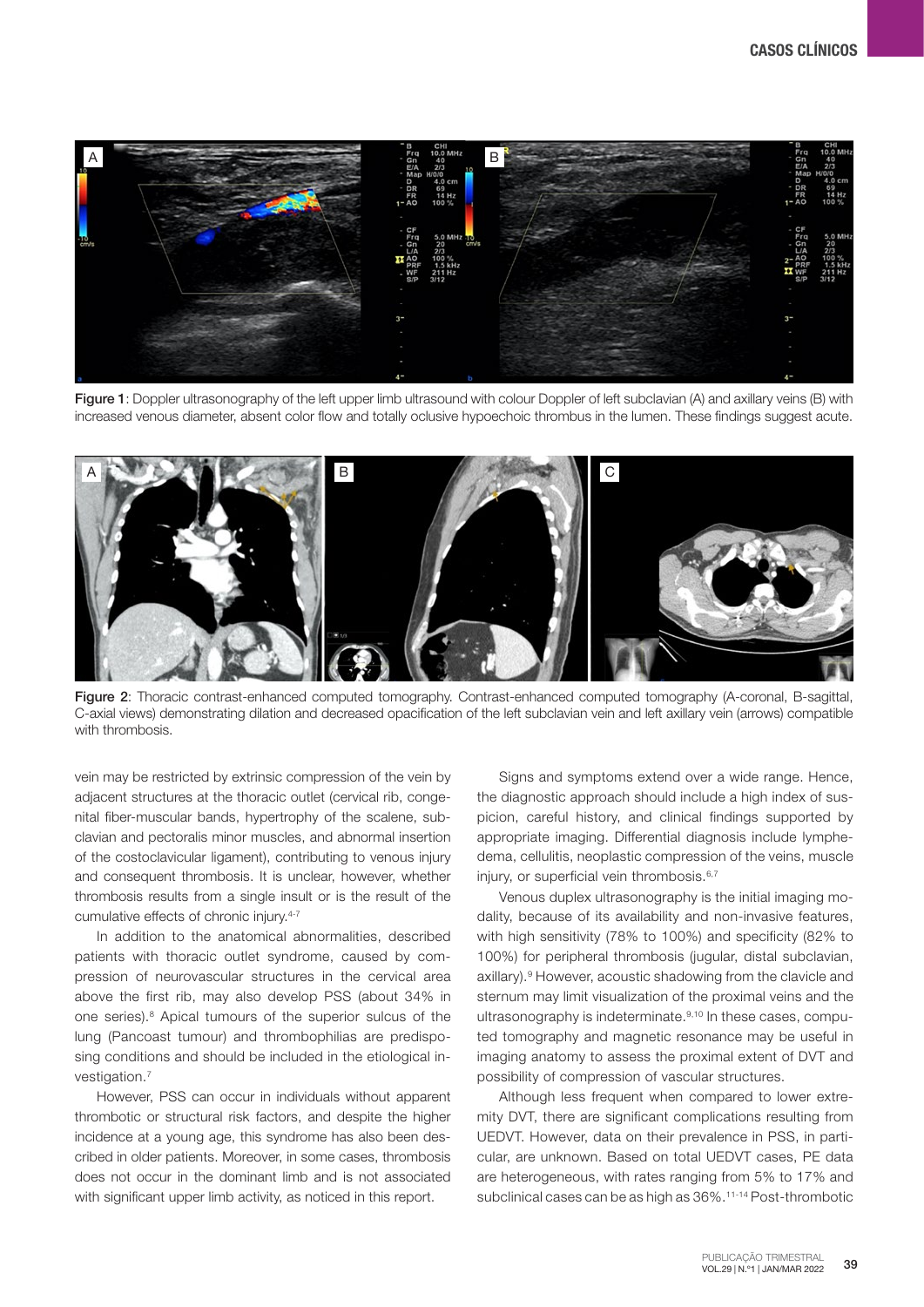syndrome is frequent (18%-44%) and is associated with significant functional disability.15,16 Other complications include superior vena cava syndrome, septic thrombophlebitis, thoracic duct obstruction and brachial plexopaty.<sup>2,3,14</sup> The risk of PSS recurrence is uncertain, but rates tend to be higher in patients with concomitant neoplastic disease or vascular implantable devices. Predictably, recurrences tend to occur on the ipsilateral side. In the present case, no recurrence of PSS was observed during the follow-up period.

The mainstay of treatment is anticoagulation, aiming to obtain early venous recanalization, restore venous patency and reduce the risk of long-term complications. Anticoagulation should be continued for at least 3 months with either low molecular weight heparin, vitamin K antagonists, or direct oral anticoagulants. Thrombolysis may be considered in patients in particular situations, such as those with severe symptoms, extension of the thrombus from the subclavian to the axillary vein, symptoms <14 days, good performance status, life expectancy >1 year, and low bleeding risk. There is no consensus on thrombectomy or thrombolysis superiority over anticoagulant regimen alone.4 The use of superior vena cava filters should only be considered in those patients with contraindications for anticoagulant or who develop pulmonary embolism despite adequate anticoagulation.<sup>17</sup> If significant venous compression is present, surgical decompression of the subclavian vein may be necessary and include resection of the first rib or clavicle.4 Finally, symptomatic control and rehabilitation are also an important part of patient's management.

Prognosis varies based on the risk factors for thrombosis and the degree of vein occlusion. If treated properly, regardless of the conservative or surgical approach, the prognosis is generally good.

## **Conclusion**

PSS is a rare condition in the spectrum of UEDVT involving the axillary-subclavian vein. Although more frequent in young and healthy patients, PSS should be considered in patients of any age and with a history of repetitive upper limb movements. The diagnosis is based on the correlation of individual history, clinical findings and appropriate imaging modalities, such as venous duplex ultrasound and contrast computed tomography. In most patients, anticoagulation for 3 to 6 months is reasonable, but surgical decompression may be required. Despite the good overall prognosis, serious complications can occur, such as pulmonary embolism and post-thrombotic syndrome. Thus, prompt recognition and management are crucial to avoid long-term sequelae.

# Declaração de Contribuição / *Contributorship Statement*: Carla Pereira Fontes - Elaboração do manuscrito, Revisão critíca, Aprovação final.

A. M. Teixeira, M. Manuel, S. Fonseca - Revisão critica, Aprovação final.

#### Responsabilidades Éticas

Conflitos de Interesse: Os autores declaram a inexistência de conflitos de interesse na realização do presente trabalho.

Fontes de Financiamento: Não existiram fontes externas de financiamento para a realização deste artigo.

Confidencialidade dos Dados: Os autores declaram ter seguido os protocolos da sua instituição acerca da publicação dos dados de doentes.

Consentimento: Consentimento do doente para publicação obtido. Proveniência e Revisão por Pares: Não comissionado; revisão externa por

pares.

#### Ethical Disclosures

Conflicts of interest: The authors have no conflicts of interest to declare. Financing Support: This work has not received any contribution, grant or scholarship

Confidentiality of Data: The authors declare that they have followed the protocols of their work center on the publication of data from patients.

Patient Consent: Consent for publication was obtained.

Provenance and Peer Review: Not commissioned; externally peer reviewed.

© Autor (es) (ou seu (s) empregador (es)) e Revista SPMI 2022. Reutilização permitida de acordo com CC BY-NC. Nenhuma reutilização comercial. © Author(s) (or their employer(s)) and SPMI Journal 2022. Re-use permitted under CC BY-NC. No commercial re-use.

#### Correspondence / Correspondência:

Carla Pereira Fontes - carla.pfts@gmail.com Serviço de Medicina Interna, Centro Hospitalar de Entre o Douro e Vouga, Santa Maria da Feira, Portugal Rua Dr. Cândido Pinho 5, 4520-211 Santa Maria da Feira

Received / Recebido: 20/10/2021 Accepted / Aceite: 22/11/2021 Publicado / Published: 22 de março de 2022

#### **REFERENCES**

- 1. Cote LP, Greenberg S, Caprini JA, Tafur A, Choi C, Muñoz FJ, et al. Comparisons between upper and lower extremity deep vein thrombosis: a review of the RIETE registry. Clin Appl Thromb Hemost. 2017;23:748-54. doi: 10.1177/1076029616663847.
- 2. Heil J, Miesbach W, Vogl T, Bechstein WO, Reinisch A. Deep vein thrombosis of the upper extremity. Dtsch Arztebl Int. 2017;114:244-9. doi: 10.3238/ arztebl.2017.0244.
- 3. Czihal M, Hoffmann U. Upper extremity deep venous thrombosis. Vasc Med. 2011;16:191-202. doi: 10.1177/1358863X10395657.
- 4. Illig KA, Doyle AJ. A comprehensive review of Paget-Schroetter syndrome. J Vasc Surg. 2010;51:1538-47. doi: 10.1016/j.jvs.2009.12.022.
- 5. Hangge P, Rotellini-Coltvet L, Deipolyi AR, Albadawi H. Paget-Schroetter syndrome: treatment of venous thrombosis and outcomes. Cardiovasc Diagn Ther. 2017;7:S285-90. doi: 10.21037/cdt.2017.08.15.
- 6. Joffe HV, Goldhaber SZ. Upper-extremity deep vein thrombosis. Circulation. 2002;106:1874-80. doi: 10.1161/01.cir.0000031705.57473.1c.
- 7. Ibrahim R, Dashkova I, Williams M, Kozikowski A, Abrol N, Gandhi A, et al. Paget-Schroetter syndrome in the absence of common predisposing factors: a case report. Thromb J. 2017;15:20. doi: 10.1186/s12959-017- 0146-0.